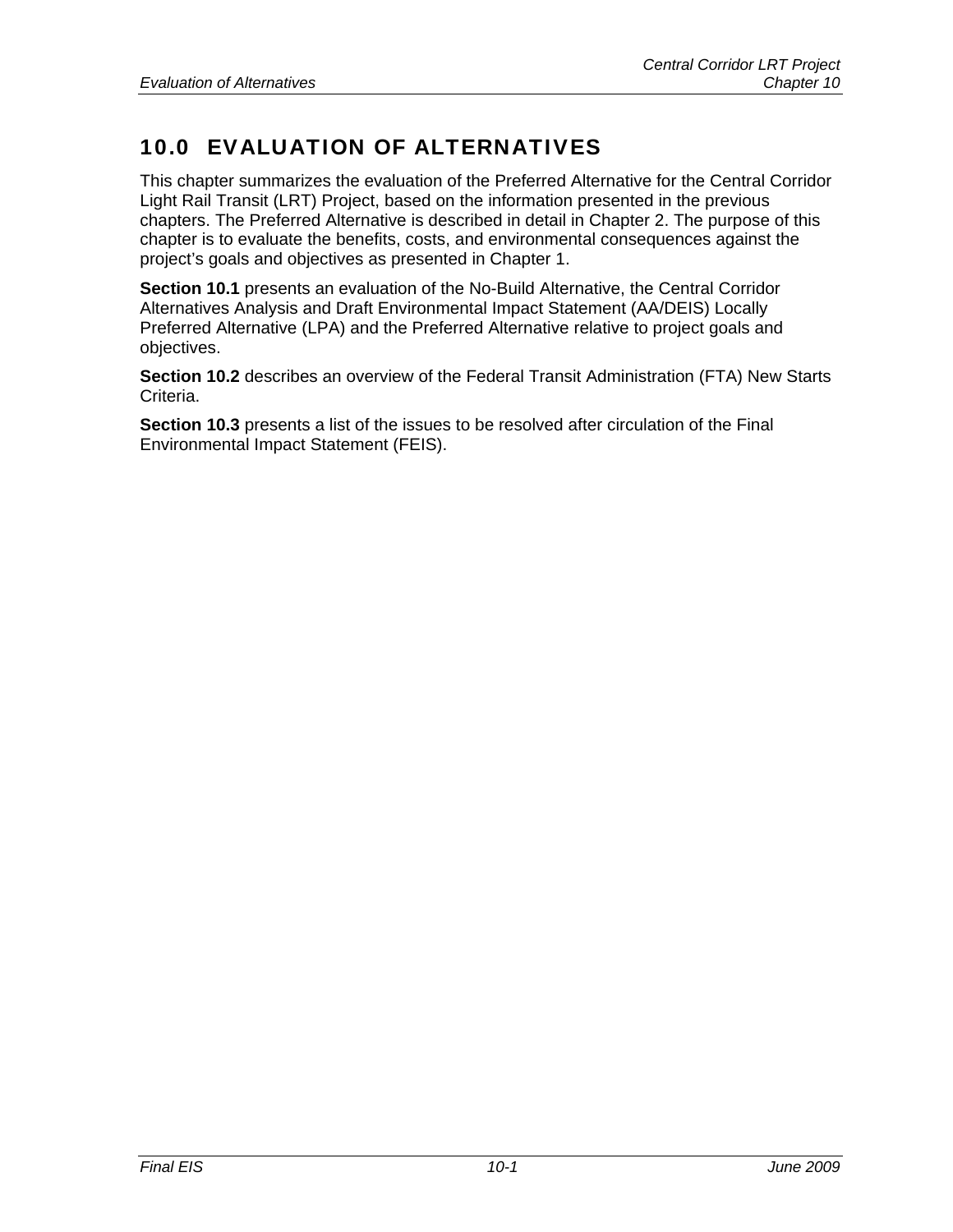## **10.1 Evaluation Relative to Project Goals and Objectives**

In Section 1.4.1, a summary of the goals and objectives for the Central Corridor Transit Study was presented. The project goals include:

- Supporting economic opportunity and investment
- Preserving and enhancing communities and supporting a healthier environment
- Improving transportation and mobility

The AA/DEIS identified LRT as the alternative most consistent with the goals and objectives of the Central Corridor Project that are presented in Chapter 1 of this document. Based on this conclusion, the LPA adopted an LRT alignment connecting downtown St. Paul and downtown Minneapolis on University and Washington avenues.

Subsequent to the completion of the AA/DEIS for the Central Corridor LRT Project, several unresolved policy questions and design element options arose which required additional study. These design considerations responded to changed conditions within the corridor, technical, operational, and financial constraints, and major infrastructure requirements that were not fully documented in the AA/DEIS. A Supplemental Draft Environmental Impact Statement (SDEIS) was completed to assist the Metropolitan Council, resource agencies, and key project partners in understanding and resolving critical project elements within the context of the National Environmental Policy Act (NEPA). It provided an opportunity to document and disclose local decision-making related to project elements as they were refined during the preliminary engineering (PE) effort.

After the publication of the SDEIS and the closing of the formal comment period (August 25, 2008), the Metropolitan Council adopted a Preferred Alternative for Central Corridor LRT based upon the analysis undertaken during preliminary engineering and the comments received on the SDEIS. Table 10-1 summarizes differences in performance relative to the project goals and objectives for the No-Build Alternative, the AA/DEIS LPA and the Preferred Alternative.

|                                               | No-Build<br><b>Alternative</b> | <b>AA/DEIS LPA</b>                                                   | <b>Preferred Alternative</b>                                            |
|-----------------------------------------------|--------------------------------|----------------------------------------------------------------------|-------------------------------------------------------------------------|
| Alignment Length                              | N/A                            | 11 miles (9.8 miles of<br>new alignment, 1.2<br>on shared alignment) | 10.9 miles (9.7 miles of<br>new alignments, 1.2 on<br>shared alignment) |
| <b>Stations</b>                               | N/A                            | 16 new, five shared                                                  | 15 new, five shared                                                     |
| Operations and<br><b>Maintenance Facility</b> | N/A                            | <b>Existing Franklin</b><br>Avenue Yard                              | New facility in<br>Downtown St. Paul                                    |
| <b>Ancillary Facilities</b>                   | N/A                            | Total number and<br>locations not<br>disclosed                       | 13 traction power<br>substations/system<br>components                   |
| <b>Capital Costs</b>                          | N/A                            | \$990 Million<br>(escalated to 2007<br>dollars)                      | \$914.9 Million<br>(escalated to year of<br>expenditure)                |

|  |  |  |  | Table 10-1 Summary of Effects Relative to Project Goals and Objectives |
|--|--|--|--|------------------------------------------------------------------------|
|--|--|--|--|------------------------------------------------------------------------|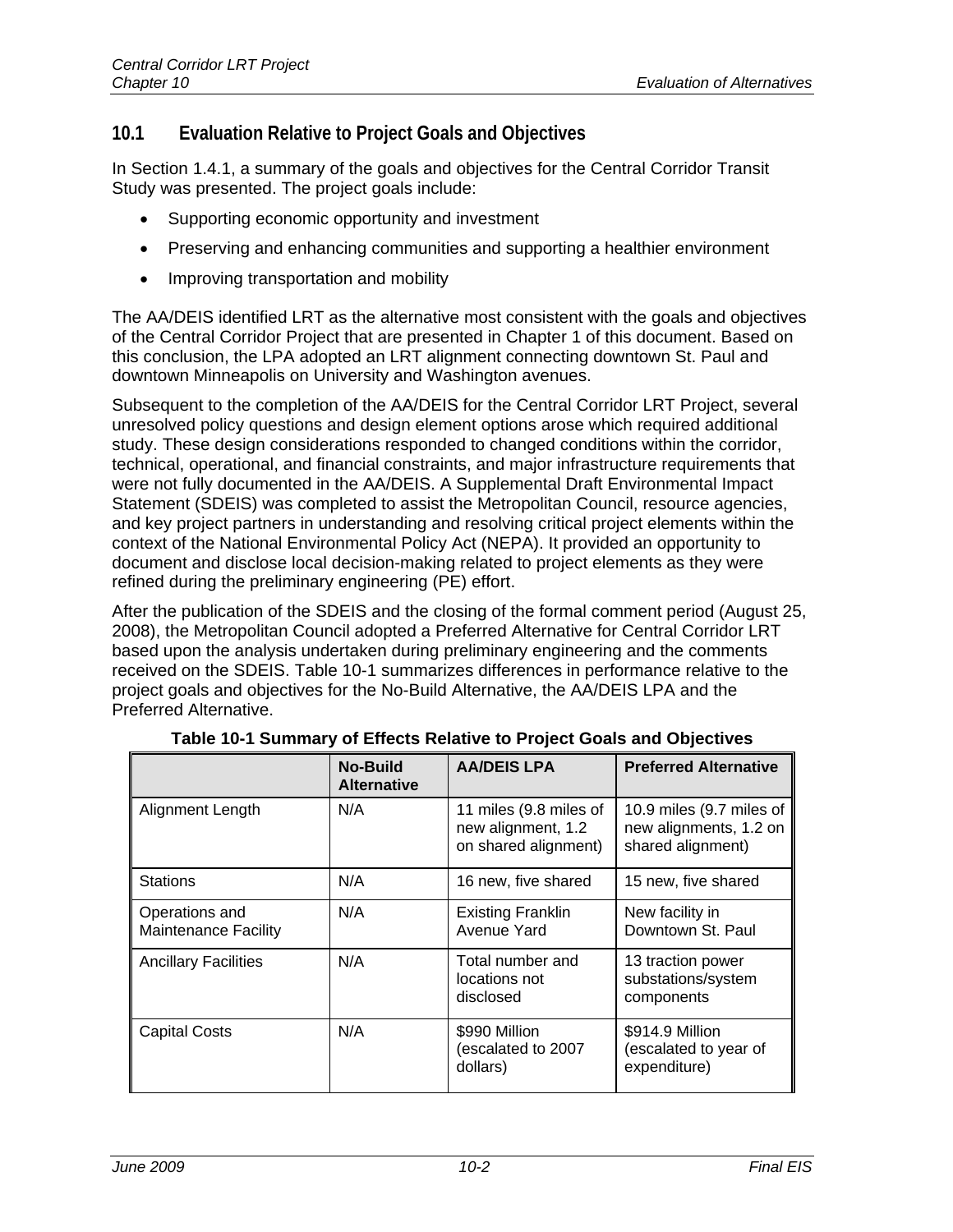|                                                            | <b>No-Build</b><br><b>Alternative</b>                | <b>AA/DEIS LPA</b>                                                                                                   | <b>Preferred Alternative</b>                                                                                                                                                               |
|------------------------------------------------------------|------------------------------------------------------|----------------------------------------------------------------------------------------------------------------------|--------------------------------------------------------------------------------------------------------------------------------------------------------------------------------------------|
| <b>Goal 1: Support Economic Opportunity and Investment</b> |                                                      |                                                                                                                      |                                                                                                                                                                                            |
| Compatible with Existing<br>Land Use                       | Yes                                                  | Yes                                                                                                                  | Yes                                                                                                                                                                                        |
| Consistent with<br><b>Comprehensive Plans</b>              | <b>No</b>                                            | Yes                                                                                                                  | Yes                                                                                                                                                                                        |
| Compatible with Planned<br>Development                     | No                                                   | Yes                                                                                                                  | Yes                                                                                                                                                                                        |
| <b>Economic Effects</b>                                    | No beneficial<br>economic<br>effects                 | Expansion in payroll<br>and employment is<br>anticipated with<br>construction<br>spending and<br>recurring O&M costs | <b>Construction Spending</b><br>will produce 7,075<br>person-year jobs and<br>\$285 Million in payroll<br>expansion. Long-term<br>effects will include<br>\$11.7 Million in local<br>wages |
| <b>Development Effects</b>                                 | Existing<br>development<br>trends should<br>continue | Increases in<br>commercial and<br>residential<br>development<br>densities is expected                                | Same as AA/DEIS                                                                                                                                                                            |
|                                                            |                                                      | Goal 2: Preserve and Enhance Communities and Support Healthier Environment                                           |                                                                                                                                                                                            |
| <b>Community Facility</b><br>Impacts                       | No Impact                                            | Access impacts and<br>on-street parking<br>impacts including at<br>community facilities.                             | Similar impacts to<br>AA/DEIS LPA.                                                                                                                                                         |
| <b>Community Cohesion</b>                                  | No Impact                                            | No impacts identified.                                                                                               | No significant impacts<br>to community cohesion<br>are anticipated. The<br>project includes<br>alterations to the<br>streetscape that may<br>enhance community<br>cohesion.                |
| Number of Property<br>Acquisitions                         | None                                                 | 114 partial, 11 total<br>and 12 non-<br>residential buildings                                                        | Private – 63 partial<br>takes and 3 full takes,<br>7.65 acres, 4 non-<br>residential buildings;<br>Public - 42 partial<br>takes, 26.67 acres                                               |
| <b>Potential Adverse Effects-</b><br>Archeological         | None                                                 | Undetermined; Phase<br>II recommended                                                                                | None anticipated                                                                                                                                                                           |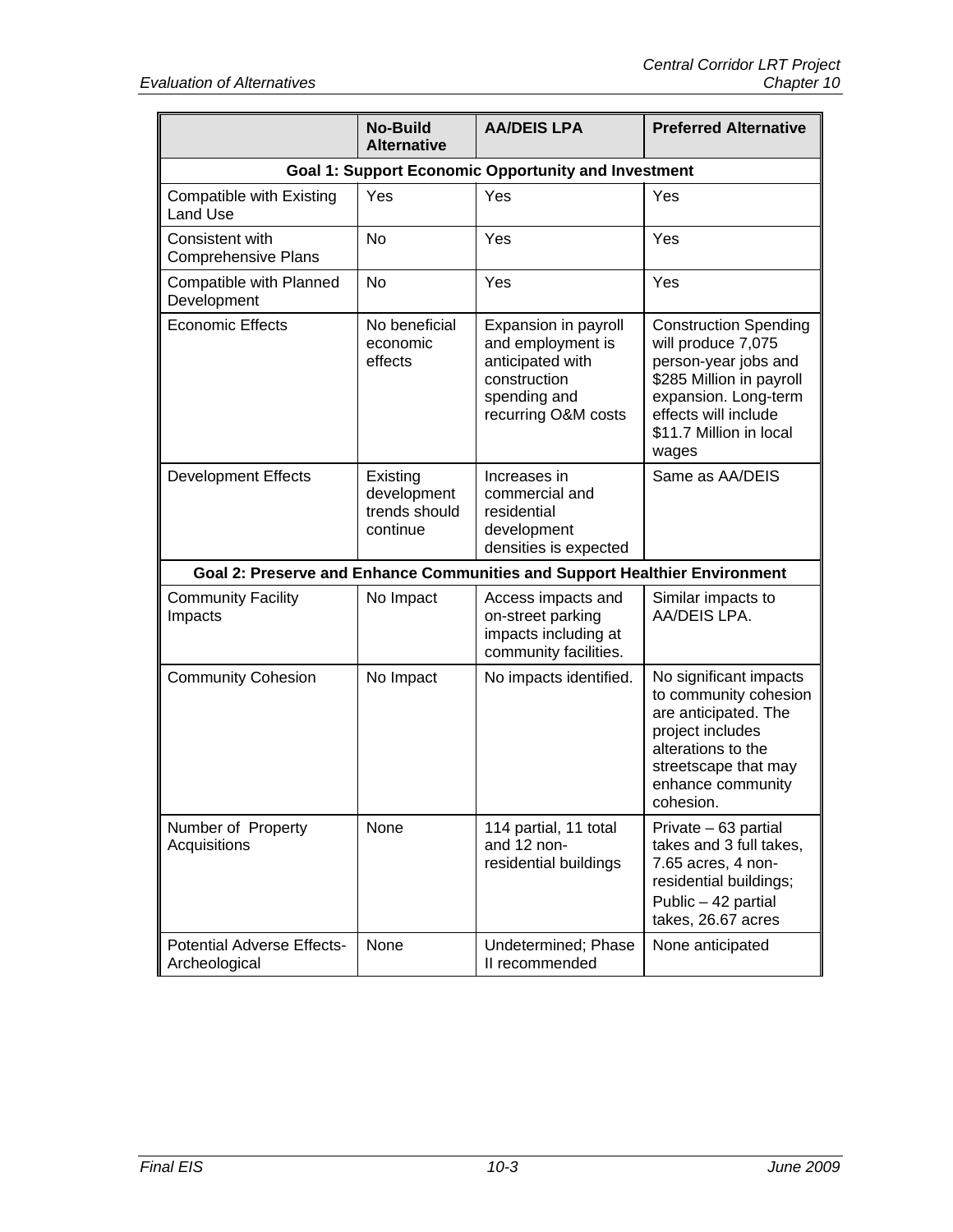|                                                                 | <b>No-Build</b><br><b>Alternative</b> | <b>AA/DEIS LPA</b>                 | <b>Preferred Alternative</b>                                                                                                                                                                                                                                                                                                                                                                                                                                                                                                                                                                                                                                                                                                                                                                                                                                                                                                                                                                                                                                                                                                                                                                                                                                                |
|-----------------------------------------------------------------|---------------------------------------|------------------------------------|-----------------------------------------------------------------------------------------------------------------------------------------------------------------------------------------------------------------------------------------------------------------------------------------------------------------------------------------------------------------------------------------------------------------------------------------------------------------------------------------------------------------------------------------------------------------------------------------------------------------------------------------------------------------------------------------------------------------------------------------------------------------------------------------------------------------------------------------------------------------------------------------------------------------------------------------------------------------------------------------------------------------------------------------------------------------------------------------------------------------------------------------------------------------------------------------------------------------------------------------------------------------------------|
| <b>Potential Adverse Effects-</b><br><b>Historic Properties</b> | None                                  | Undetermined; Phase<br>II required | Generally, the Central<br>Corridor LRT project<br>will have few adverse<br>effects because the<br>alignment, with few<br>exceptions, follows<br>existing streets In<br>addition, the project<br>will not include<br>substantive street<br>widening or the<br>demolition of<br>numerous buildings<br>Some visual effects<br>are anticipated, which<br>include overhead<br>catenary systems and<br>the stations<br>Specific resources with<br>potential direct impacts<br>due to right-of-way<br>changes include the<br><b>Union Depot (National</b><br>Register listed [NRL]<br>and within the NRL<br>Lowertown Historic<br>District) and Leif<br>Erikson lawn and<br>Cedar Street lawn<br>panels (within the NR<br>eligible [NRE] State<br><b>Capitol Mall Historic</b><br>District), One building<br>that falls within the<br>period of significance<br>for the St. Paul Urban<br><b>Renewal Historic</b><br>District [NRE] will be<br>removed.<br>Changes in traffic<br>patterns and routes will<br>affect the NRL<br>University of<br>Minnesota Old<br>Campus Historic<br>District and the NRE<br><b>Prospect Park</b><br><b>Residential Historic</b><br><b>District. Modifications</b><br>to the East River<br>Parkway (NRE) will<br>include turn lanes and<br>signals. |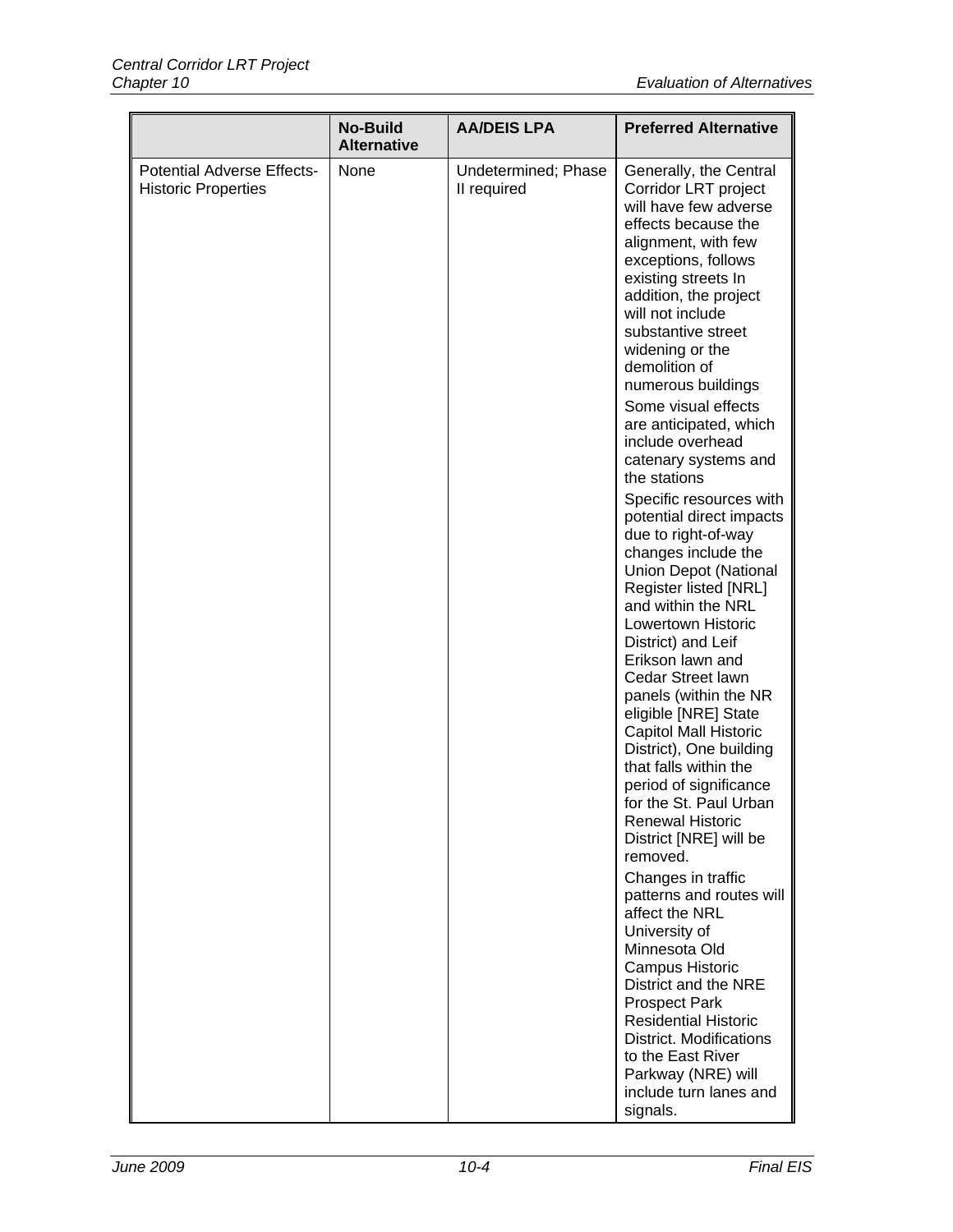|                                                        | <b>No-Build</b><br><b>Alternative</b>                                                         | <b>AA/DEIS LPA</b>                                                                                                      | <b>Preferred Alternative</b>                                                                                                                                                                                                                        |
|--------------------------------------------------------|-----------------------------------------------------------------------------------------------|-------------------------------------------------------------------------------------------------------------------------|-----------------------------------------------------------------------------------------------------------------------------------------------------------------------------------------------------------------------------------------------------|
| Section 4(f) Impacts                                   | No impact                                                                                     | None anticipated                                                                                                        | Potential permanent<br>use of St. Paul Urban<br><b>Renewal Historic</b><br>District, Lowertown<br>Historic District,<br>Capitol Mall Historic<br>District, and the<br>St. Paul Union Depot.<br>Potential de minimis<br>use of Leif Erikson<br>Lawn. |
| <b>Potential Visual Effects</b>                        | No impact                                                                                     | Temporary<br>construction impacts;<br>introduction of<br>overhead contact<br>system (OCS) and<br>new station facilities | Same as AA/DEIS<br>LPA with the additional<br>of visual changes due<br>to at-grade<br><b>Transit/Pedestrian Mall</b><br>at the U of M                                                                                                               |
| Disproportionate Impacts<br>to EJ Communities          | Minority, low-<br>income and<br>transit<br>dependent<br>populations<br>would not be<br>served | None anticipated                                                                                                        | <b>Three Census blocks</b><br>near Western Avenue<br>would experience a<br>decrease in overall<br>transit service;<br>mitigation is committed                                                                                                       |
| <b>Groundwater Effects</b>                             | No impact                                                                                     | Potential construction<br>impacts                                                                                       | Same as AA/DEIS<br><b>LPA</b>                                                                                                                                                                                                                       |
| Wetlands (Acres)                                       | No impact                                                                                     | No impact                                                                                                               | Same as AA/DEIS<br><b>LPA</b>                                                                                                                                                                                                                       |
| Floodplains (# of 100-year<br>floodplain crossings)    | No impact                                                                                     | No impact; permit<br>required                                                                                           | Same as AA/DEIS<br><b>LPA</b>                                                                                                                                                                                                                       |
| <b>Effects to Habitat and</b><br><b>Biota</b>          | N/A                                                                                           | Minor impact                                                                                                            | Same as AA/DEIS<br><b>LPA</b>                                                                                                                                                                                                                       |
| Effects to Threatened and<br><b>Endangered Species</b> | N/A                                                                                           | No impact                                                                                                               | No impact                                                                                                                                                                                                                                           |
| Contribution to Regional<br><b>Air Quality Goals</b>   | Higher<br>emissions due<br>to increased<br>traffic<br>congestion                              | No estimated<br>concentrations of CO<br>would exceed the<br>current 1-hour or<br>8-hour NAAQS.                          | Same as<br>AA/DEIS LPA                                                                                                                                                                                                                              |
| Noise Impacts                                          | N/A                                                                                           | 11 severe Category 2<br>impacts, One severe<br>Category 3 impact                                                        | 16 severe Category 2<br>noise impacts before<br>mitigation; with<br>committed mitigation, 1<br>severe Category 2<br>noise impact.                                                                                                                   |
| Vibration Impacts                                      | No impact                                                                                     | None anticipated                                                                                                        | 14 structures, and<br>7 U of M buildings<br>have vibration impacts;<br>mitigation is committed                                                                                                                                                      |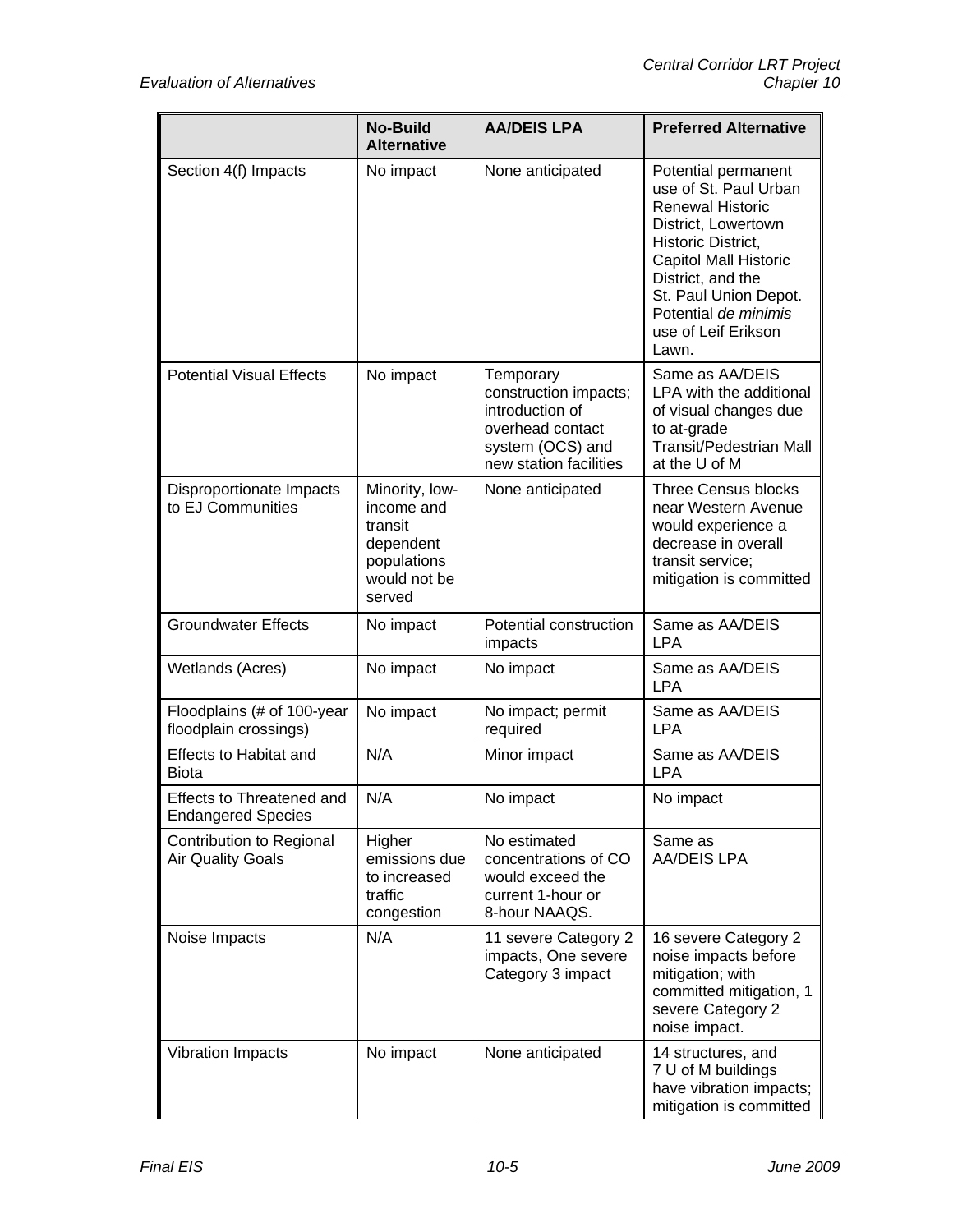|                                                   | No-Build<br><b>Alternative</b> | <b>AA/DEIS LPA</b>                                       | <b>Preferred Alternative</b>                                                                             |
|---------------------------------------------------|--------------------------------|----------------------------------------------------------|----------------------------------------------------------------------------------------------------------|
| Hazardous/Regulated<br><b>Materials</b>           | No impact                      | Potential impact to 10<br>sites (High/Medium<br>rating)  | 37 hazardous/<br>regulated material<br>sites will be<br>investigated in a<br>Phase II Site<br>Assessment |
|                                                   |                                | Goal 3: Improve and Increase Transportation and Mobility |                                                                                                          |
| Peak Period Headways<br>(minutes)                 | N/A                            | 7.5                                                      | 7.5                                                                                                      |
| Off-Peak (midday) Period<br>Headways (minutes)    | N/A                            | 10                                                       | 10                                                                                                       |
| <b>Forecast Year Total LRT</b><br>Ridership       | N/A                            | 38,100                                                   | 41,690                                                                                                   |
| <b>Capacity Improvements</b>                      | N/A                            | 2-car trains<br>2-car train platforms                    | 3-car trains (2030)<br>3-car train platforms                                                             |
| <b>Travel Times</b><br>(minutes)                  | N/A                            | 43                                                       | 39.6                                                                                                     |
| Annual O&M Costs (2007<br>dollars)                | N/A                            | \$60.7 Million                                           | \$53.9 Million                                                                                           |
| Number of Intersections<br>at LOS E-F (PM)        | 11 (2030 -<br>horizon)         | 12 (2020- horizon)                                       | 14 (2030 - horizon)                                                                                      |
| <b>Bike/Pedestrian Facility</b><br><b>Effects</b> | N/A                            | Short-term<br>construction effects                       | Short-term<br>construction effects                                                                       |

## **10.1.1 No-Build Alternative**

The No-Build Alternative would not meet the goal of supporting economic opportunities and development in the Central Corridor LRT Study Area. The No-Build Alternative would be inconsistent with local and regional comprehensive plans, which specifically identify LRT as a critical element in shaping development in the Central Corridor LRT Study Area and supporting regional economic development goals. This alternative would avoid potential disruption to neighborhoods, commercial districts, and historic areas in the corridor. The No-Build Alternative would not include potential improvements to community character or improved transit service with connections to major destinations. The No-Build Alternative would not meet the goal of improving and increasing transportation and mobility in the Central Corridor LRT Study Area. It would not improve regional transit system connectivity, nor would it increase transit ridership.

## **10.1.2 AA/DEIS LPA**

The AA/DEIS LPA represents a permanent transit investment in the Central Corridor LRT Study Area that could act as a catalyst in furthering community development plans for the area. The AA/DEIS LPA would serve previous development investments and is close to developable and redevelopable land. It would provide potential improvements to community character including superior transit service and connections to major destinations and new transit-oriented development. Traffic congestion would increase at a slower rate as transit ridership increases, further improving community character. The AA/DEIS LPA would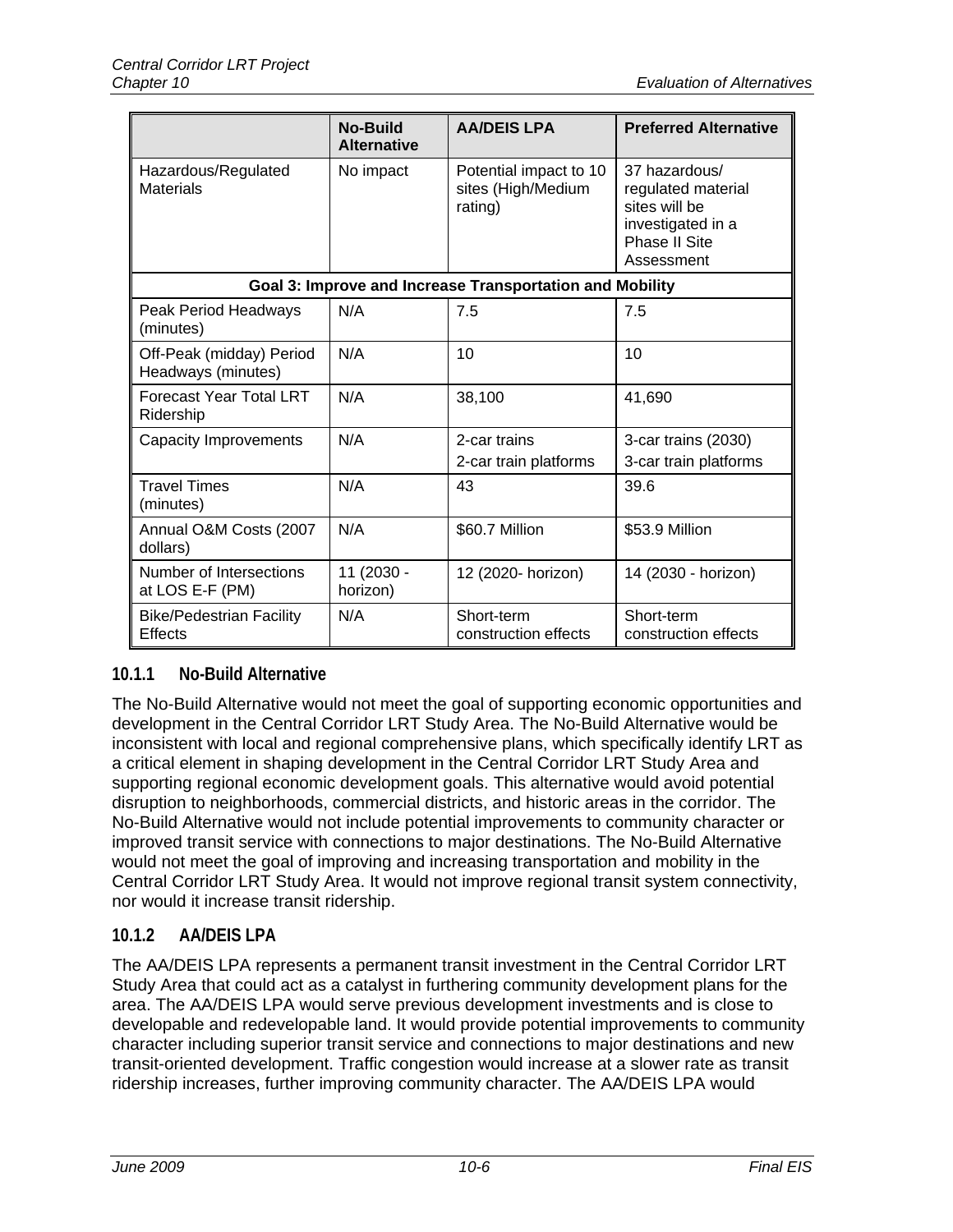maximize regional transit system connectivity between downtown St. Paul and Minneapolis and transit ridership would increase in the Central Corridor LRT Study Area.

#### **10.1.3 Preferred Alternative**

The Preferred Alternative is consistent with the goals and objectives developed for the Central Corridor LRT Study Area. Similar to the AA/DEIS LPA, the Preferred Alternative represents a permanent transit investment in the Central Corridor LRT Study Area; therefore, the evaluation relative to the project goals and objectives is consistent with the evaluation for the AA/DEIS LPA.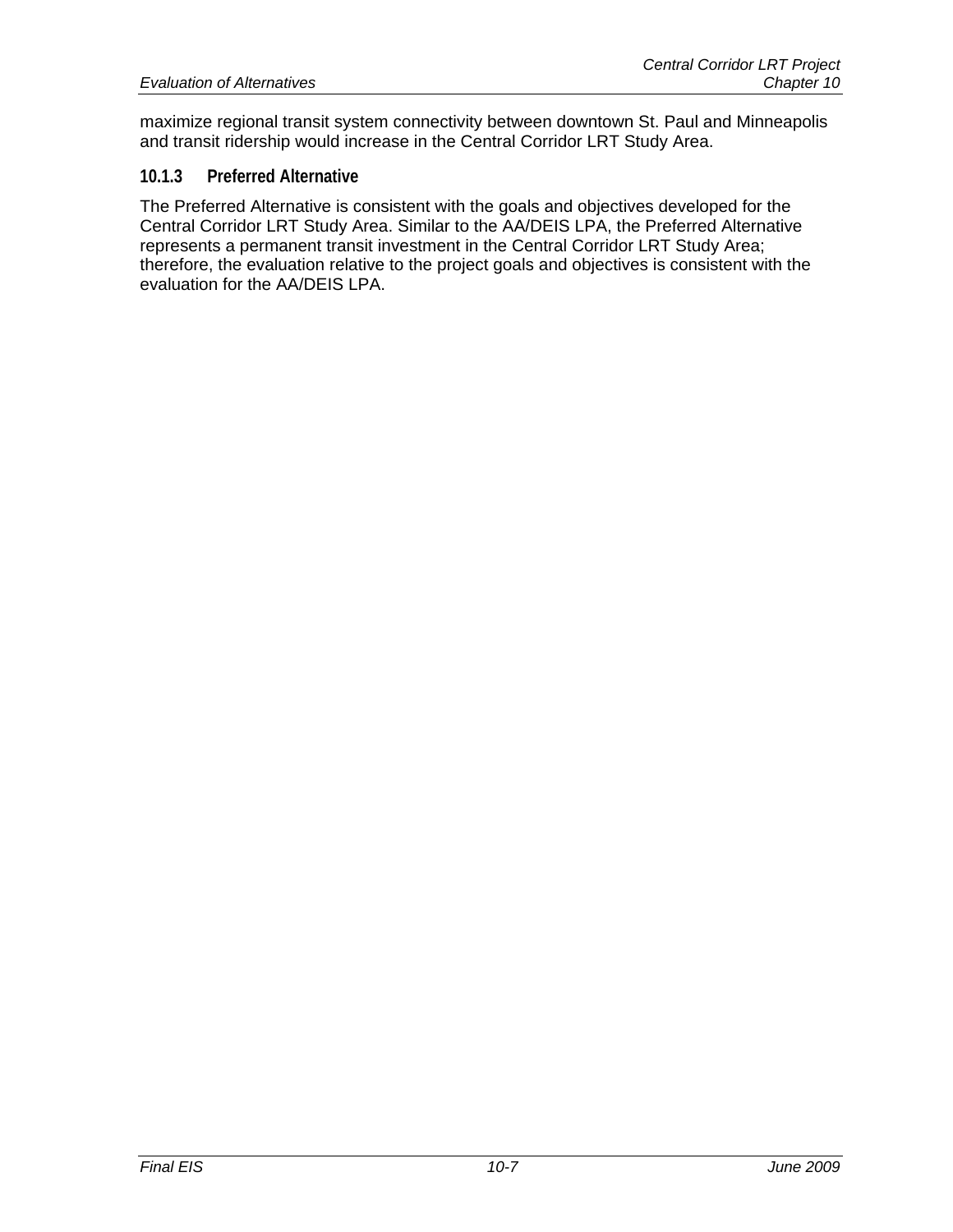## **10.2 New Starts Evaluation Process**

The Section 5309 "New Starts" program is the Federal government's primary program for providing financial support to locally planned, implemented, and operated fixed guideway transit major capital investments. The New Starts evaluation process is used in conjunction with the evaluation process under NEPA, for which this EIS is being prepared. This section describes how FTA evaluates projects for its New Starts funding recommendations. The Central Corridor light rail transit project is seeking New Starts funds and therefore, will be subject to this evaluation and rating process.

Each year the FTA submits its Annual Report on Funding Recommendations to Congress as a companion document to the annual budget submitted by the President. The report provides recommendations for the allocation of New Starts funds under Section 5309 of Title 49 of the United States Code. As required by the Safe, Accountable, Flexible, Efficient Transportation Equity Act: A Legacy for Users (SAFETEA-LU), the FTA uses the following project justification criteria to evaluate New Starts projects: mobility improvements; environmental benefits; cost effectiveness; operating efficiencies; transit-supportive existing land use, policies and future patterns; and other factors. The FTA must also consider the local financial commitment for the proposed project. In total, the criteria are intended to measure the overall merits of the project and the sponsor's ability to build and operate it.

FTA reviews the project justification and local financial commitment criteria for each candidate project and assigns a rating for each criterion. For some of the project justification criteria, the proposed project is compared against a New Starts "baseline alternative." The New Starts baseline alternative consists of improvements to the transit system that are relatively low in cost and represent the "best that can be done" to improve transit without major capital investment in new guideway infrastructure. As such, it is different than the baseline (represented by the no-build condition) against which environmental impacts are measured in the NEPA document.

A candidate project is given an overall rating of "High," "Medium-High," "Medium," "Medium-Low," or "Low" based on ratings assigned by the FTA to each of the project justification and local financial commitment criteria described above. These ratings are important, as the FTA considers them in its decision to recommend projects for New Starts funding. Specifically, the FTA will not recommend funding for projects which are rated "Medium-Low" or "Low." It is important to note, moreover, that a "High," "Medium-High," or "Medium" rating does not automatically translate into a funding recommendation, although the potential for receiving New Starts funding is much greater.

Project evaluation is an ongoing process. FTA evaluation and rating occurs annually in support of budget recommendations presented in the Annual Report on Funding Recommendations and when projects request FTA approval to enter into preliminary engineering or final design. Consequently, as proposed New Starts projects proceed through the project development process, information concerning costs, benefits, and impacts is refined and the ratings are updated to reflect new information.

### **10.2.1 Current Ratings for Central Corridor Light Rail**

**Overall Rating:** Medium-High

**10.2.1.1 Project Justification** 

**Rating:** Medium-High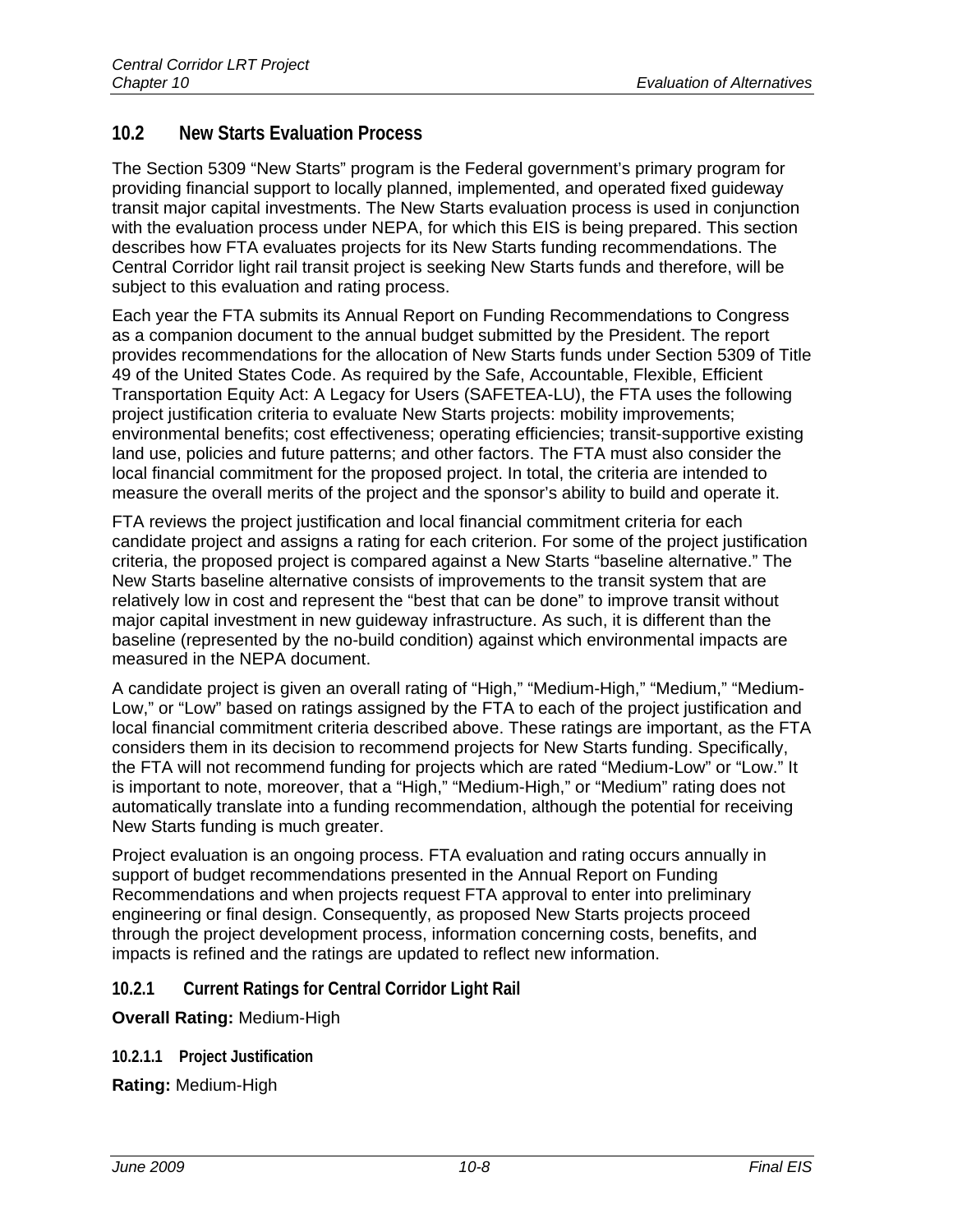#### **Mobility Improvements**

#### **Rating:** Medium

In its evaluation of the mobility improvements that would be realized by implementation of a proposed project, the FTA evaluates four measures:

- User Benefits per Passenger Mile on the Project
- Number of Transit Dependents Using the Project
- Transit Dependent User Benefits per Passenger Mile on the Project
- Share of User Benefits Received by Transit Dependents Compared to the Share of Transit Dependents in the Region

**User Benefits per Passenger Mile on the Project:** User benefits essentially represent all of the travel time savings to transit riders in the forecast year that result from the New Starts project as compared to not building the project (the baseline alternative). They include reductions in walk times, wait times, transfers, and most importantly, in-vehicle times. In order to rate projects in comparison to other proposed New Starts, this measure is normalized by the annual passenger miles traveled on the New Starts project in the forecast year. The result is a measure of the intensity of the user benefits.

**Number of Transit Dependent Individuals Using the Project and Transit Dependent User Benefits per Passenger Mile on the Project**: These two measures represent the number of transit dependents affected by the project and the intensity of the benefit per passenger. The first is self-explanatory while the second is defined identically to the user benefits per passenger mile above, but for transit dependent passengers.

**Share of User Benefits Received by Transit Dependents Compared to Share of Transit Dependents in the Region:** This measure represents the extent to which the project benefits transit dependents compared to their regional representation. For example, if 10 percent of the user benefits for the project accrued to transit dependents, but they represented 20 percent of the region's population, the measure would be 0.5, indicating that the project did not benefit transit dependents compared to their share of the region's population.

Table 10-2 presents the mobility improvement measures for the Central Corridor Light Rail project.

| <b>Measure</b>                                                                                                     | New Start versus Baseline |
|--------------------------------------------------------------------------------------------------------------------|---------------------------|
| Transportation System User Benefits per Project Passenger<br>Mile for All Riders (minutes)                         | 2.6                       |
| <b>Project Trips by Transit Dependents</b>                                                                         | 5,858,700                 |
| Transit Dependent User Benefits per Passenger Mile for<br><b>Transit Dependents (minutes)</b>                      | 2.6                       |
| Share of User Benefits Received by Transit Dependents<br>Compared to the Share of Transit Dependents in the Region | 3.8%                      |

#### **Table 10-2 Mobility Improvement Measures**

Source: Metropolitan Council, September 2008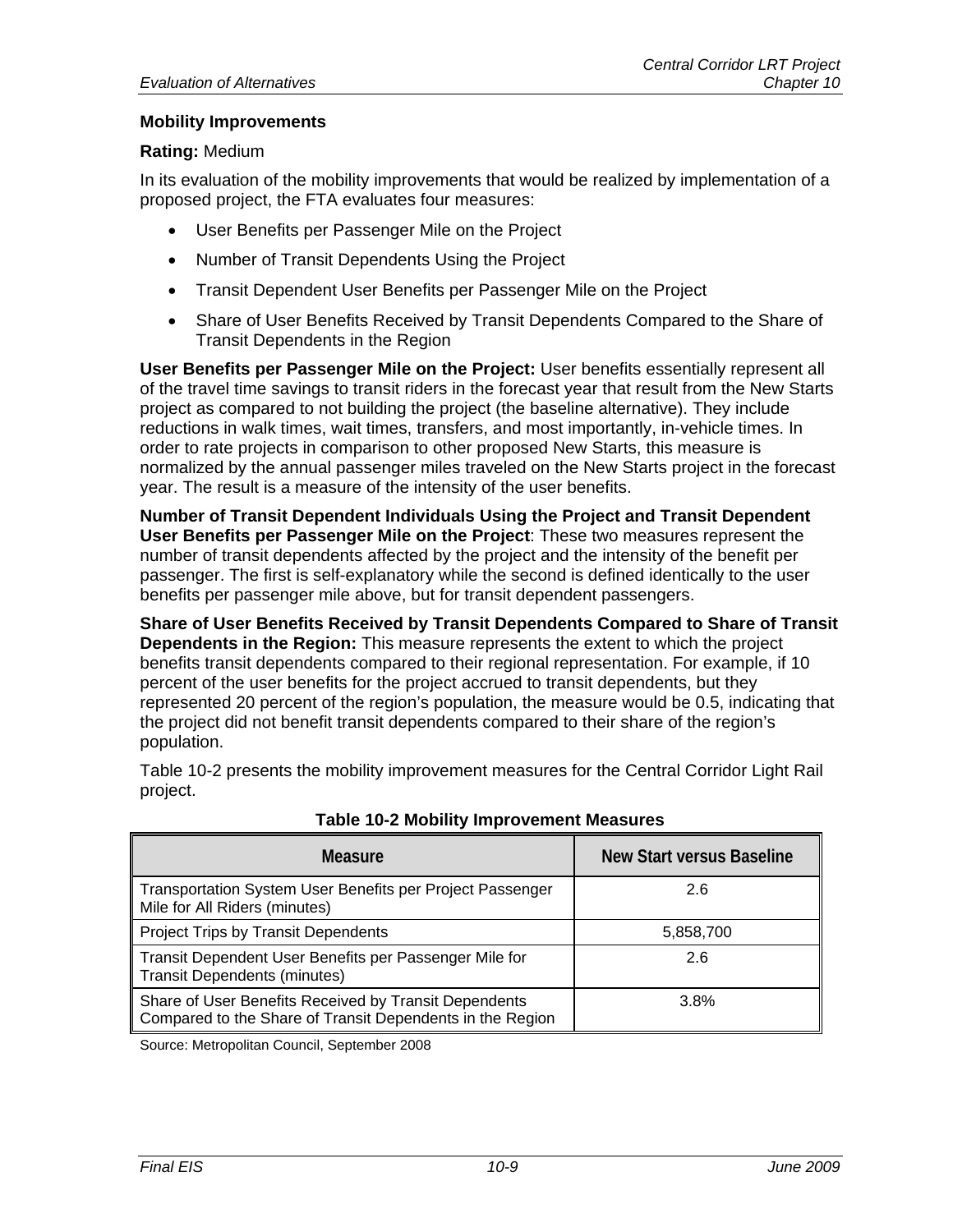#### **Environmental Benefits**

#### **Rating:** Medium

In its evaluation of environmental benefits that would be realized through the implementation of a proposed project, the FTA considers the current air quality designation by EPA. This measure is defined for each of the transportation-related pollutants (ozone, CO, PM10) as the current air quality designation by the EPA for the metropolitan area's noncompliance with the health-based EPA standard (NAAQS) for the pollutant, or its compliance with that standard. The FTA has found that information submitted in support of the environmental benefits criterion does not distinguish with any meaning the merits of competing New Starts projects. While the FTA reports the information submitted by project sponsors on environmental benefits to Congress in the Annual Report on Funding Recommendations, it does not formally incorporate this measure in its evaluation of New Starts projects.

#### **Operating Efficiencies**

Based upon its prior experience in evaluating New Starts projects, the FTA has previously determined that locally-generated and reported information in support of the operating efficiencies criterion does not distinguish in any meaningful way differences between competing major transit capital investments. The FTA further believes that the anticipated operating efficiencies of proposed New Starts projects are adequately captured under its measure for evaluating project cost effectiveness.

#### **Cost Effectiveness**

#### **Rating:** Medium

Significant among the project justification criteria is cost effectiveness, which is the annualized capital and operating cost per hour of user benefits for the forecast year. It captures the additional costs of the New Start project compared to the transportation benefits to transit riders. User benefits are defined identical to the measure used in the mobility improvement criterion.

New Starts projects must be rated "Medium" for cost effectiveness, in addition to receiving an overall "Medium" rating, in order to be considered by the FTA for New Starts funding.

Table 10-3 summarizes the Central Corridor Light Rail project's cost effectiveness.

| <b>Measure</b>                                       | New Start versus Baseline |
|------------------------------------------------------|---------------------------|
| Cost per Hour of Transportation System User Benefits | \$24.41                   |
| Cost per New Transit Trip                            | \$32.01                   |

**Table 10-3 Central Corridor Light Rail Cost Effectiveness** 

Source: Metropolitan Council, September 2008

#### **Transit Supportive Land Use and Future Patterns**

#### **Rating:** Medium-High

This criterion addresses the extent that transit-oriented development is likely to occur in the New Start project's corridor. The FTA explicitly considers the following transit-supportive land use categories and factors:

- Existing Land Use
- Transit-Supportive Plans and Policies, including the following factors: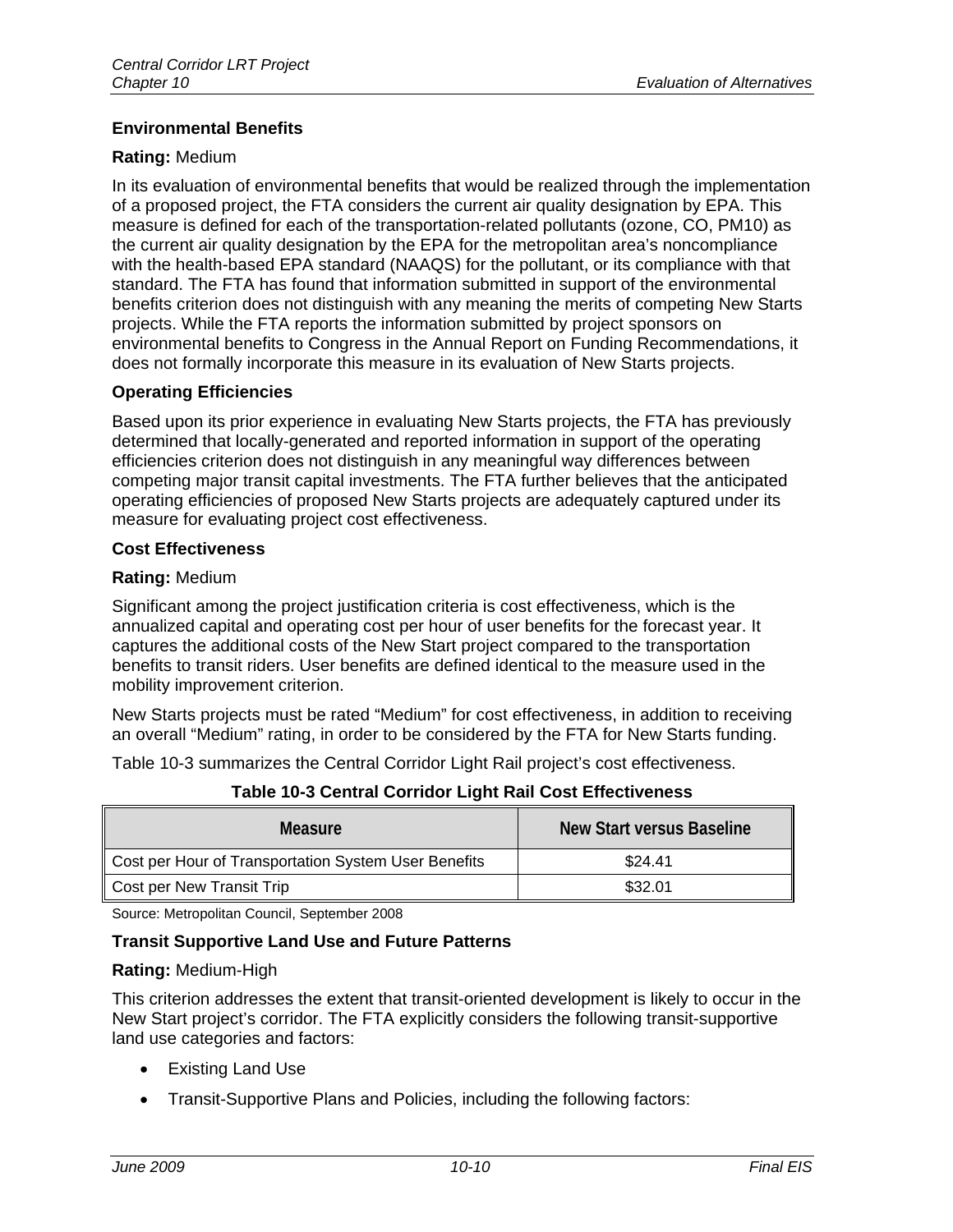- **-** Growth Management;
- **-** Transit-supportive corridor policies;
- **-** Supportive zoning regulations near transit stations; and
- **-** Tools to implement land use policies.
- Performance and Impacts of Policies, including the following factors:
	- **-** Performance of land use policies; and
	- **-** Potential impact of transit project on regional land use.

#### **Other Factors**

Consistent with SAFETEA-LU Section 5309(d) and (e), the FTA also includes a variety of other factors when evaluating project justification, including:

- **Effect of the project on economic development;**
- The nature and extent of the transportation problem or opportunity in the project corridor as described in the "Making the Case" document;
- If the project is a principal element of a congestion management strategy, in general, and an auto pricing strategy in particular; and
- Any other factor which the project sponsor believes articulates the benefits of the proposed major transit capital investment, but which is not captured within the other project justification criteria.

**10.2.1.2 Local Financial Commitment** 

#### **Rating:** Medium

Proposed New Starts projects must be supported by evidence of stable and dependable financing sources to construct, operate, and maintain the transit system. The measures that FTA uses to evaluate local financial commitment are:

#### **Local Share**

#### **Rating:** Medium

The FTA examines the proposed share of total project costs from sources other than Section 5309 New Starts, including Federal formula and flexible funds, the local match required by Federal law, and any additional capital funding.

#### **Strength of Capital Financing Plan**

#### **Rating:** Medium

The FTA looks at the stability and reliability of the proposed capital financing plan, including the current capital condition of the project sponsor, the level of commitment of capital funds to the project, the financial capacity of the project sponsor to withstand cost overruns or funding shortfalls, and the reliability of the capital cost estimates and planning assumptions.

#### **Strength of Operating Financing Plan**

#### **Rating:** Medium

The FTA looks at the ability of the sponsoring agency to fund operation and maintenance of the entire system (including existing service) as planned, once the guideway project is built. This includes: an examination of the current operating condition of the project sponsor; the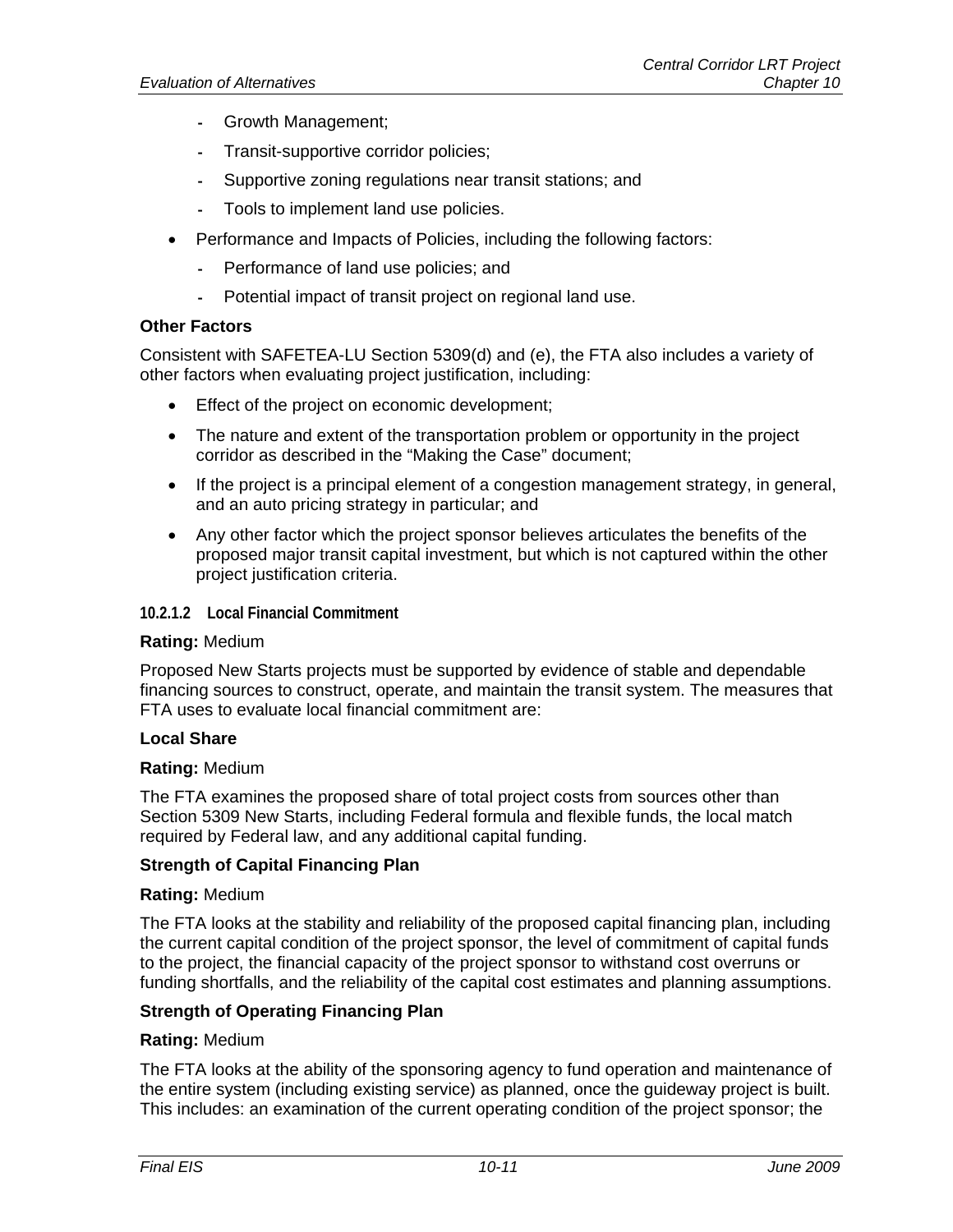level of commitment of operating funds for the transit system; the financial capacity of the project sponsor to operate and maintain all proposed, existing and planned transit services; and the reliability of the operating cost estimates and planning assumptions.

The quantitative measures listed below in Table 10-4 represent some of what the FTA relies on in rating a project's local financial commitment. The data listed below are for the Central Corridor Light Rail project.

| Measure (in Year of Expenditure Dollars)                                 | Cost (Millions) |
|--------------------------------------------------------------------------|-----------------|
| <b>Total Capital Cost</b>                                                | \$914.89        |
| Proposed Federal Section 5309 New Starts Share of Capital Costs          | \$452.94        |
| Proposed State Sources for Capital Funding                               | \$91.49         |
| Proposed Local Sources of Capital Funding                                | \$365.96        |
| <b>Other Federal Sources</b>                                             | \$4.50          |
| Estimated Annual Incremental Operating Costs in the Forecast Year (2030) | \$35.91         |

#### **Table 10-4 Capital Financial Plan**

Source: Metropolitan Council, September 2008

Additional information on the financial plan for this project can be found in Chapter 8 (Financial Analysis) of this document.

#### **10.2.2 Conclusion**

This FEIS compares the No-Build Alternative to the Build Alternative and shows that the Build Alternative addresses the goals and objectives, and that the region would benefit from the construction and implementation of the Build Alternative. The evaluation findings are summarized in Table 10-1. The Build Alternative would provide opportunities that would enhance accessibility, improve mobility, and generate travel time savings with the implementation of LRT service directly connecting St. Paul and Minneapolis that would not be possible under the No Build Alternative:

- The LRT line would improve accessibility not only between the two downtowns, but other major activity centers, including the University of Minnesota and Midway District areas
- The LRT line would generate significantly more user benefits than the baseline alternative (limited stop buses) due to increased transit capacity that would provide a more reliable transit alternative at faster average speeds

The Federal New Starts evaluation process is used in conjunction with the evaluation process under NEPA. The FTA requires that projects proposed for New Starts funding be justified based on a comprehensive review of the following criteria: Mobility Improvements; Environmental Benefits; Operating Efficiencies; Cost Effectiveness; Transit-Supportive Land Use Policies and Future Patterns, and Local Financial Commitment.

The Central Corridor Light Rail project's overall New Starts rating for FY 2010 is Medium-High.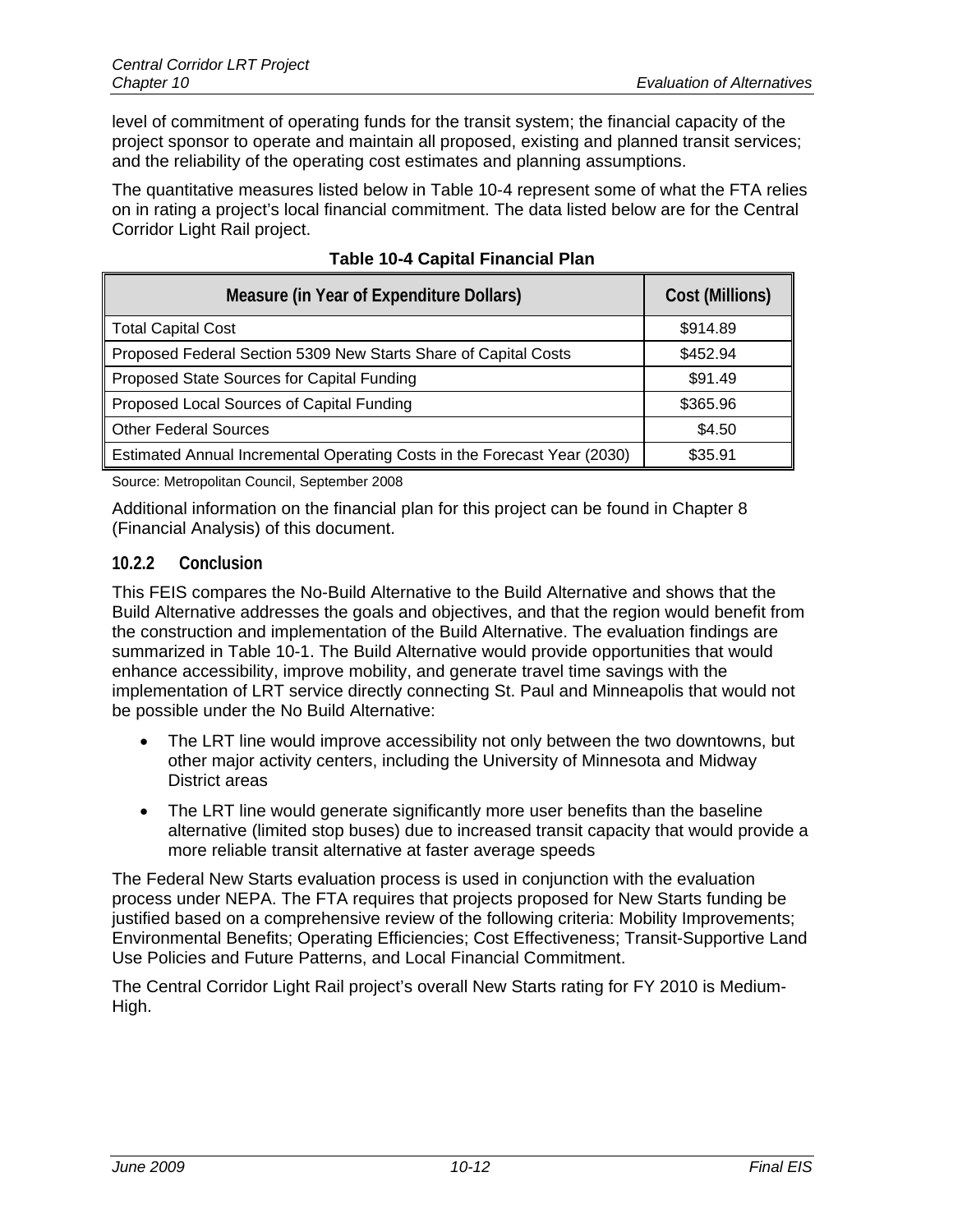## **10.3 Issues to be Resolved**

The FEIS will be distributed to appropriate federal, state, and local agencies, as well as to the public for review. Unresolved issues will continue to be addressed and closely coordinated with relevant agencies and key stakeholders such as:

- Coordination among Metropolitan Council, State of Minnesota, Hennepin and Ramsey counties, and the cities of Minneapolis and St. Paul regarding financial planning and funding; and
- Further coordination with local, state, and federal agencies regarding design, construction, and permitting requirements (included in Chapter 11).